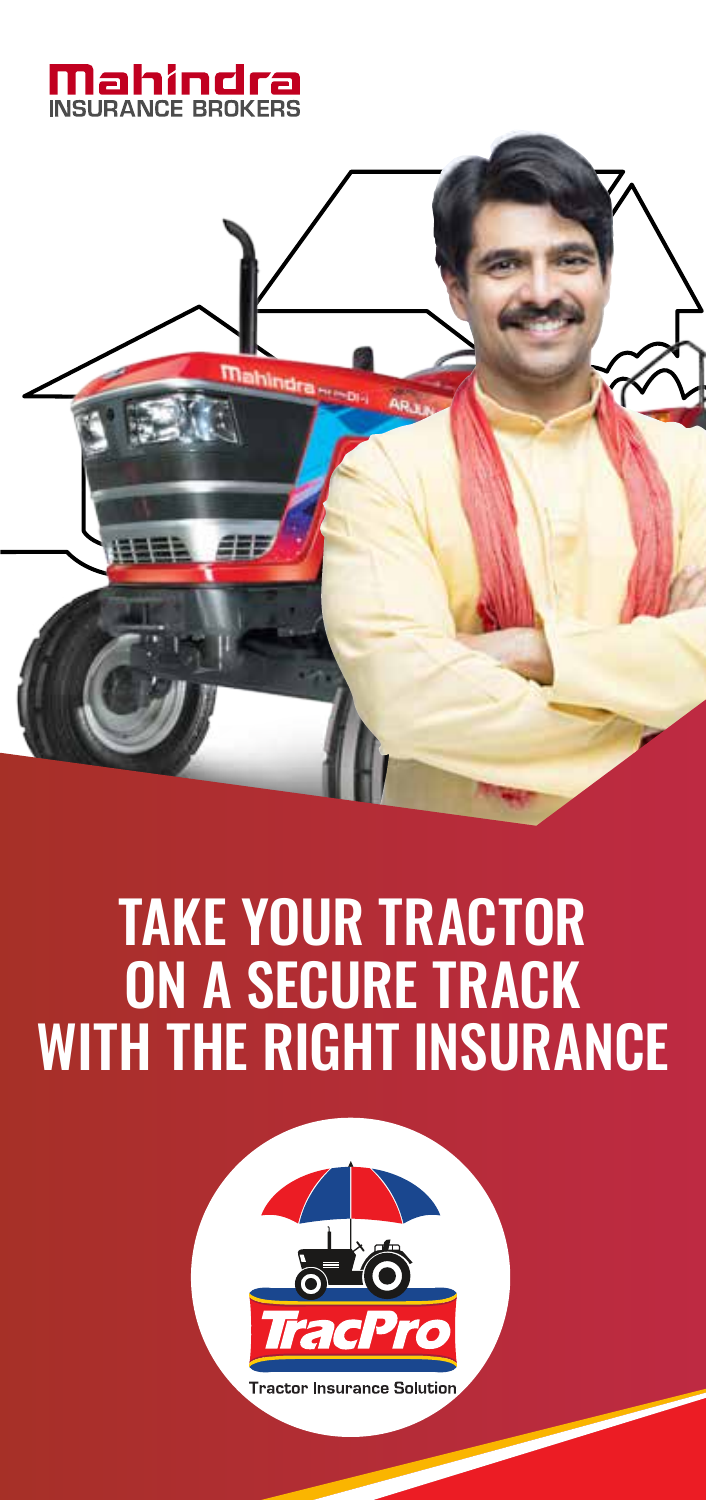

At Mahindra Insurance Brokers, we know what your tractor means to you. It is not just a means of livelihood but also accelerates your journey towards a better tomorrow. So, it deserves the right insurance solution.

That's why, Mahindra Insurance Brokers brings to you TracPro - a program exclusively designed for tractor owners, accessed by dealers to offer insurance plans that best suit your needs. From timely updates to expert assistance during claim, the TracPro program ensures to be with you every step of the way.

So go ahead, get in touch with your dealer and protect your tractor today.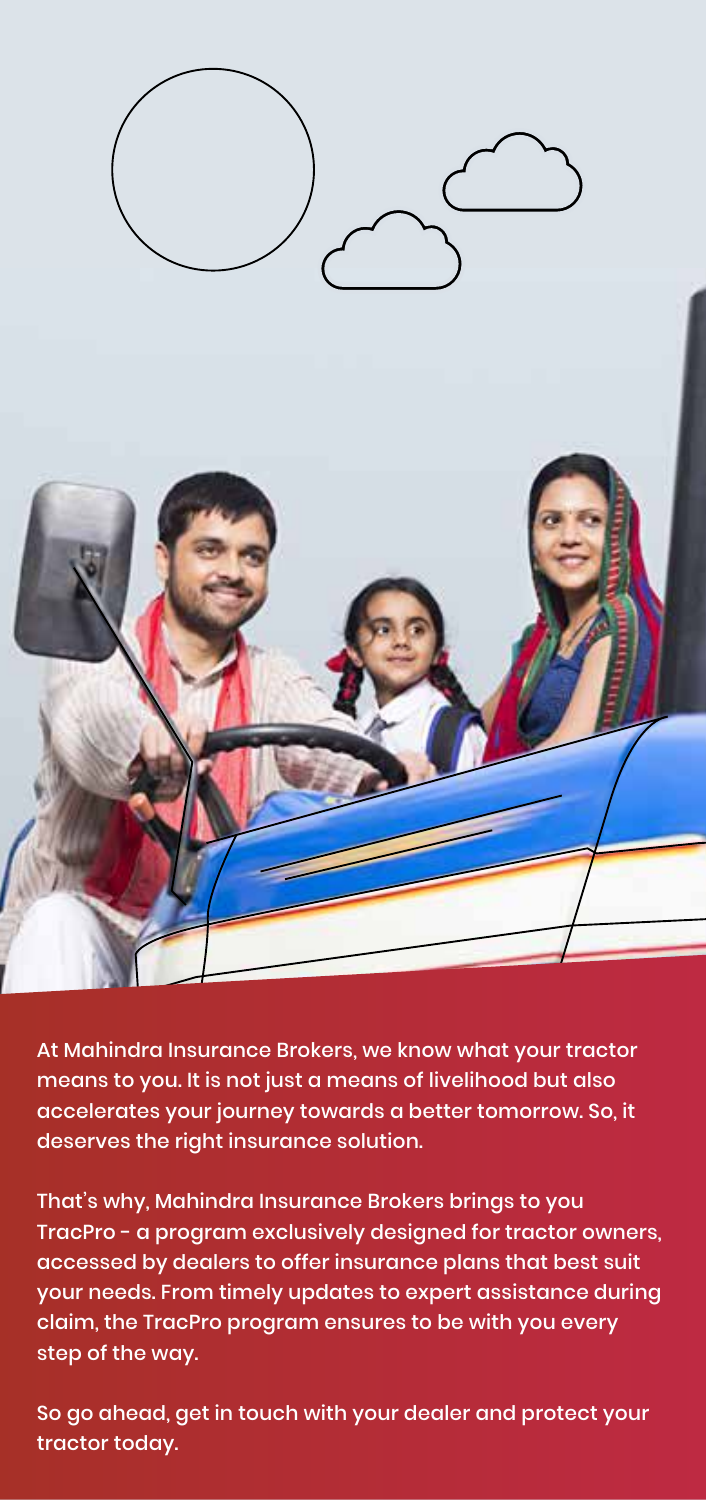## **KEY FEATURES**

Your tractor means the world to you, then why should you settle for a standard insurance for your prized possession? TracPro has a plethora of benefits to help you choose the right insurance solution. Here are some of our top features:



Get an array of insurance policies from a list of leading insurance companies



Instant issuance of your policy by Motor Insurance Service Providers (MISP), i.e. your tractor dealer through an online portal



Get timely updates on claim registration through SMS from your insurance company



Advance reminders for policy renewal



Seamless and instant policy modification through endorsement process – changes in the policy holder's details like address, contact number, etc. can be done instantly at the time of renewal

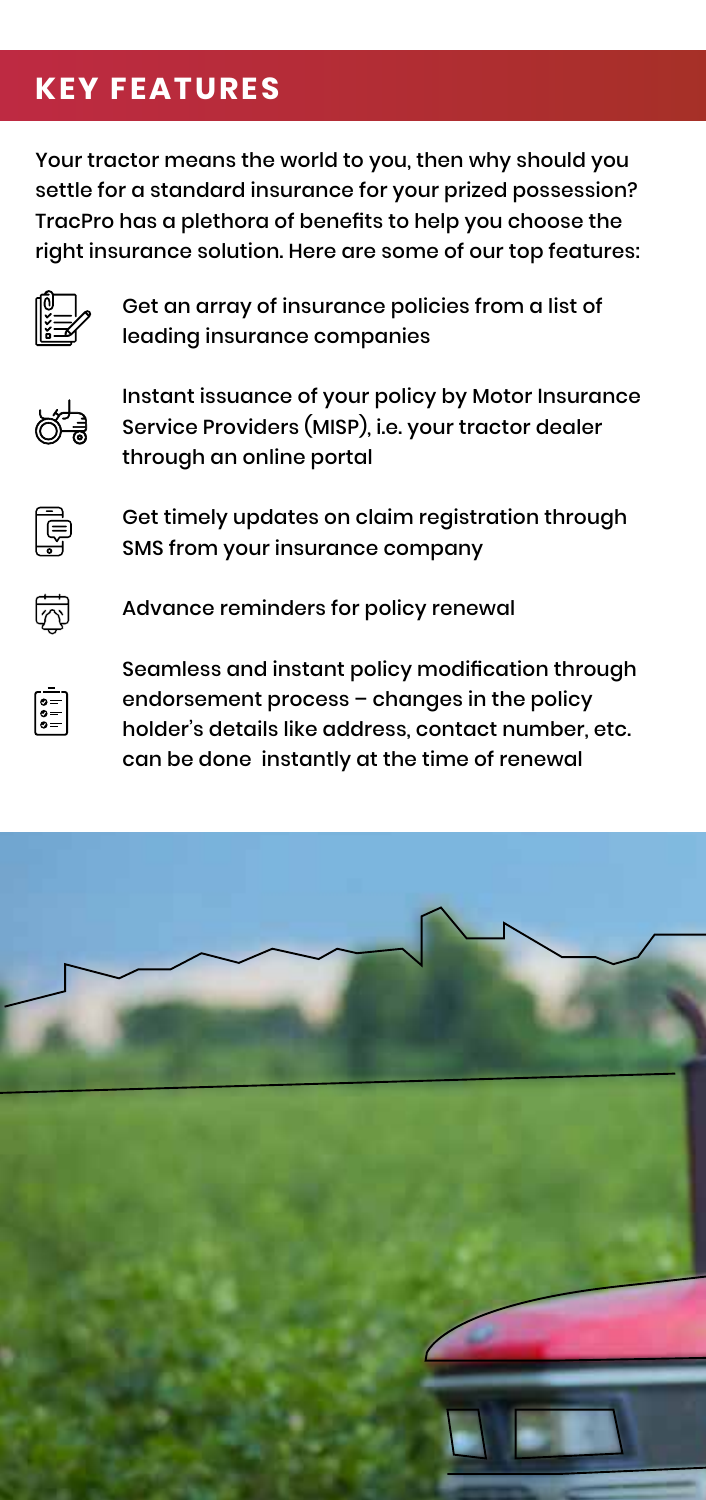## **KEY BENEFITS**



#### **Convenience at every step**

Seamless and instant issuance of the right insurance policy

Near cashless payment facility at Mahindra & Mahindra workshops

Hassle-free and faster claim settlement



#### **Freedom of choice**

Option to choose the right insurance policy from multiple insurers



#### **Help form experts**

Team of experts across the country to handhold you at the time of claim

Dedicated customer care support for any queries

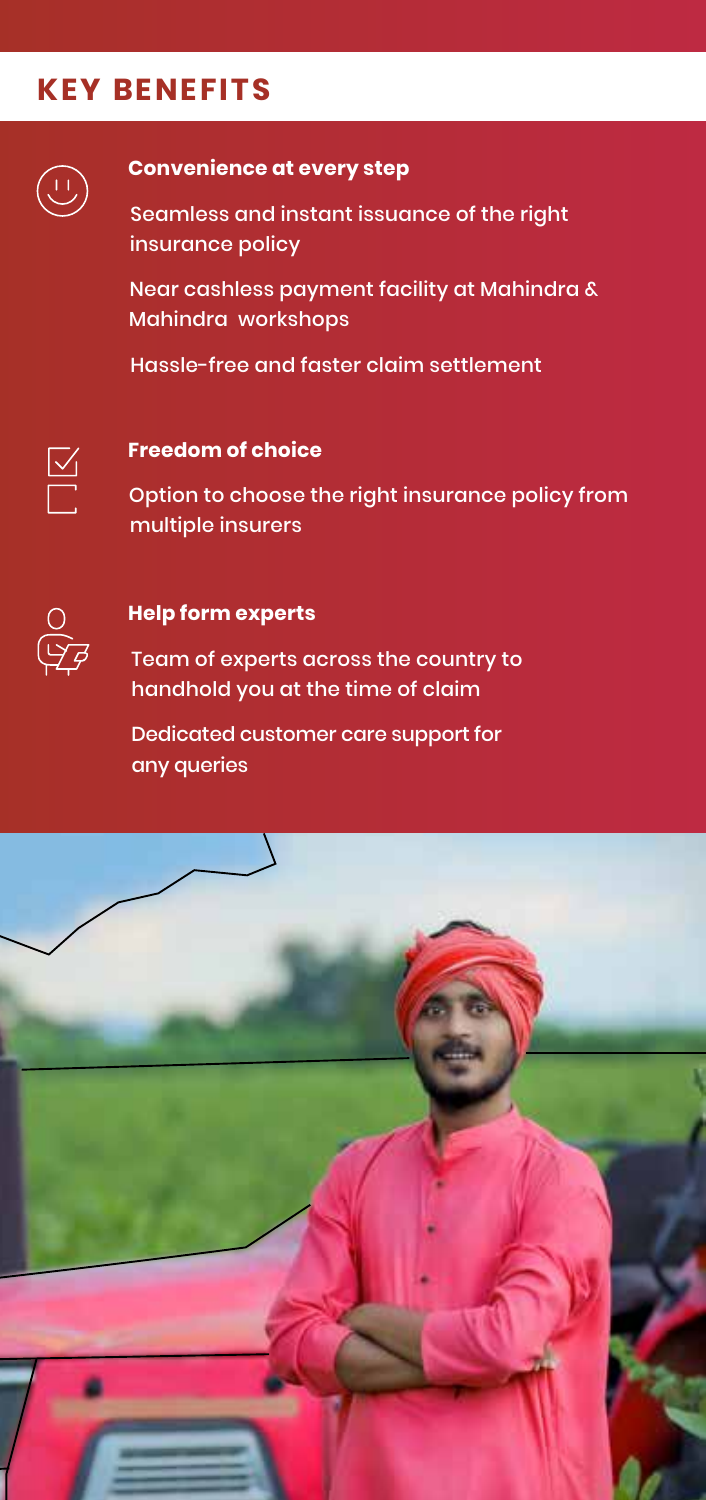

## **FREQUENTLY ASKED QUESTIONS**

#### **Do you know how a valid Motor Insurance can help you?**

Having valid motor insurance ensures that you are law compliant and also protects against the third-party losses involved in accident if any.

It also provides protection to your vehicle against damages which might result into a financial loss.

#### **What are the different types of Tractor Insurance policies?**

There are 2 types of Tractor Insurance policies:

- Third-party Liability insurance policy or liability only insurance policy
- Comprehensive or package insurance policy

#### **What is Third-party Liability or Liability Only insurance policy?**

This is the most basic form of tractor insurance and hence, it is also the cheapest. It's a mandate by The Motor Vehicle Act, 1988 that all the vehicle owners must have this policy. This policy provides protection to a third-party for incidents such as injuries/death and property damage caused in an accident involving the insured vehicle.

#### **What is Comprehensive or Package Insurance policy?**

A Comprehensive Insurance Policy provides protection to your vehicle from the damages which may arise due to accident, fire, burglary, theft, flood, earthquake etc. In addition to this, it provides cover against any third-party liability in case of death, bodily injury and third-party property damage.